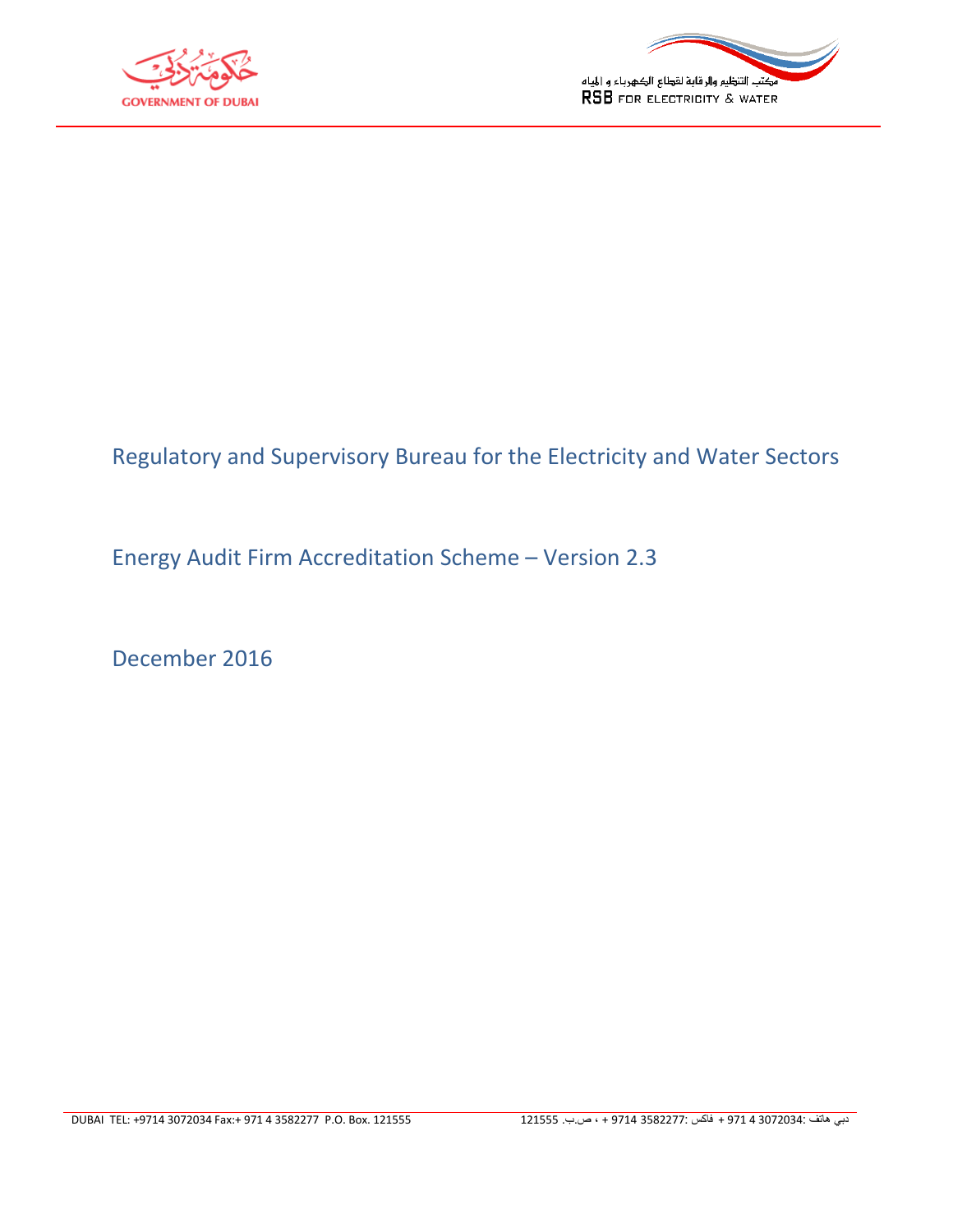



#### Version History

| Issue no. | <b>Modification</b>                       | <b>Issued by</b> | <b>Approved by</b> | <b>Date</b> |
|-----------|-------------------------------------------|------------------|--------------------|-------------|
| 2.0       | <b>Publication Version</b>                | E. Matar         | G. Sims            | 19/04/2015  |
| 2.1       | <b>Accreditation Criteria</b>             | E. Matar         | G. Sims            | 22/11/2015  |
| 2.2       | Modified payee details & declaration form | E. Matar         | G. Sims            | 11-08-2016  |
| 2.3       | Modified Health & Safety requirements     | Z. Al Amin       | G. Sims            | 13-12-2016  |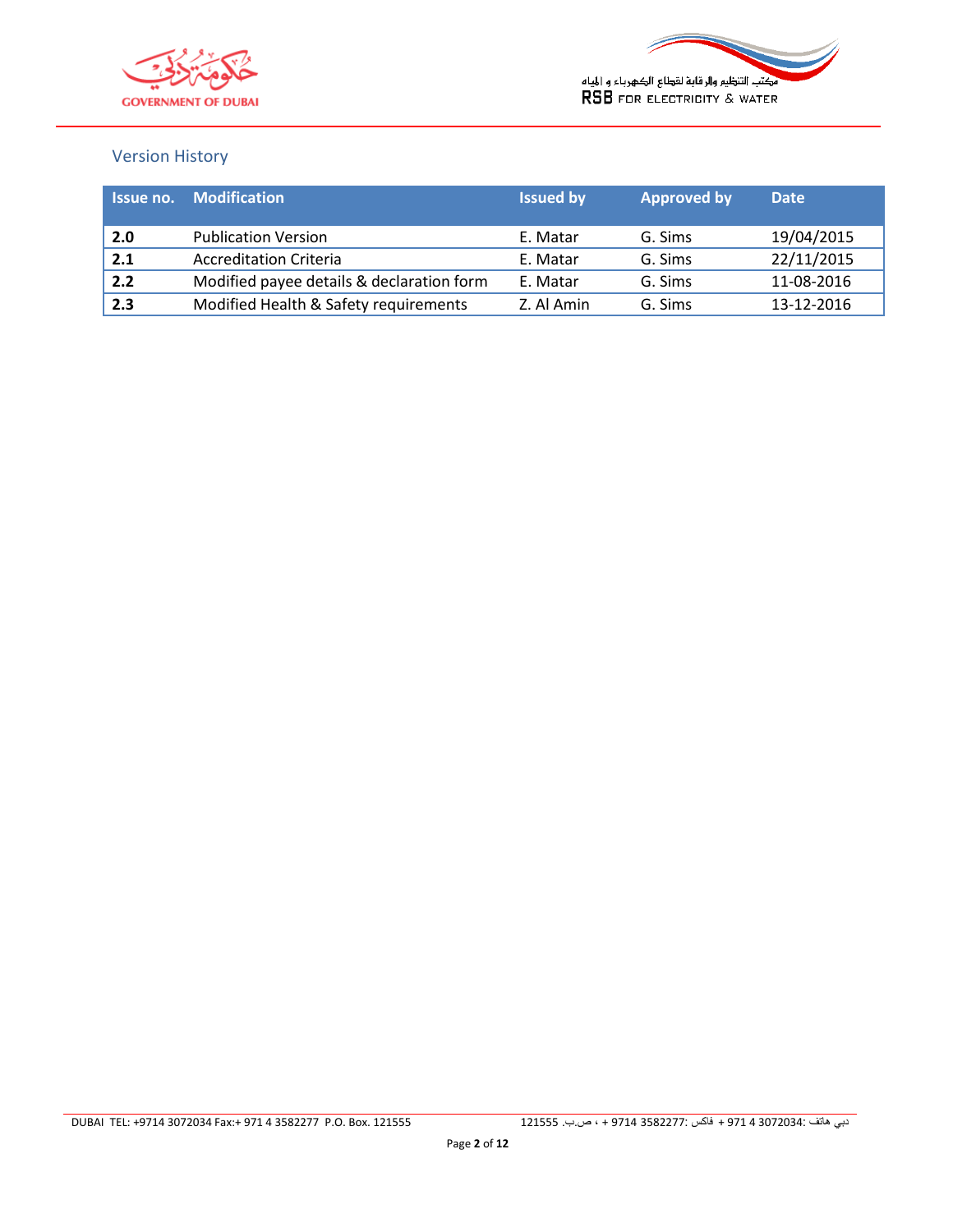



#### Contents

| 2. |      |        |  |
|----|------|--------|--|
| 3. |      |        |  |
|    | 3.1. |        |  |
|    | 3.2. |        |  |
|    | 3.3. |        |  |
|    |      | 3.3.1. |  |
|    |      |        |  |
|    |      | 3.3.3. |  |
|    |      |        |  |
|    |      |        |  |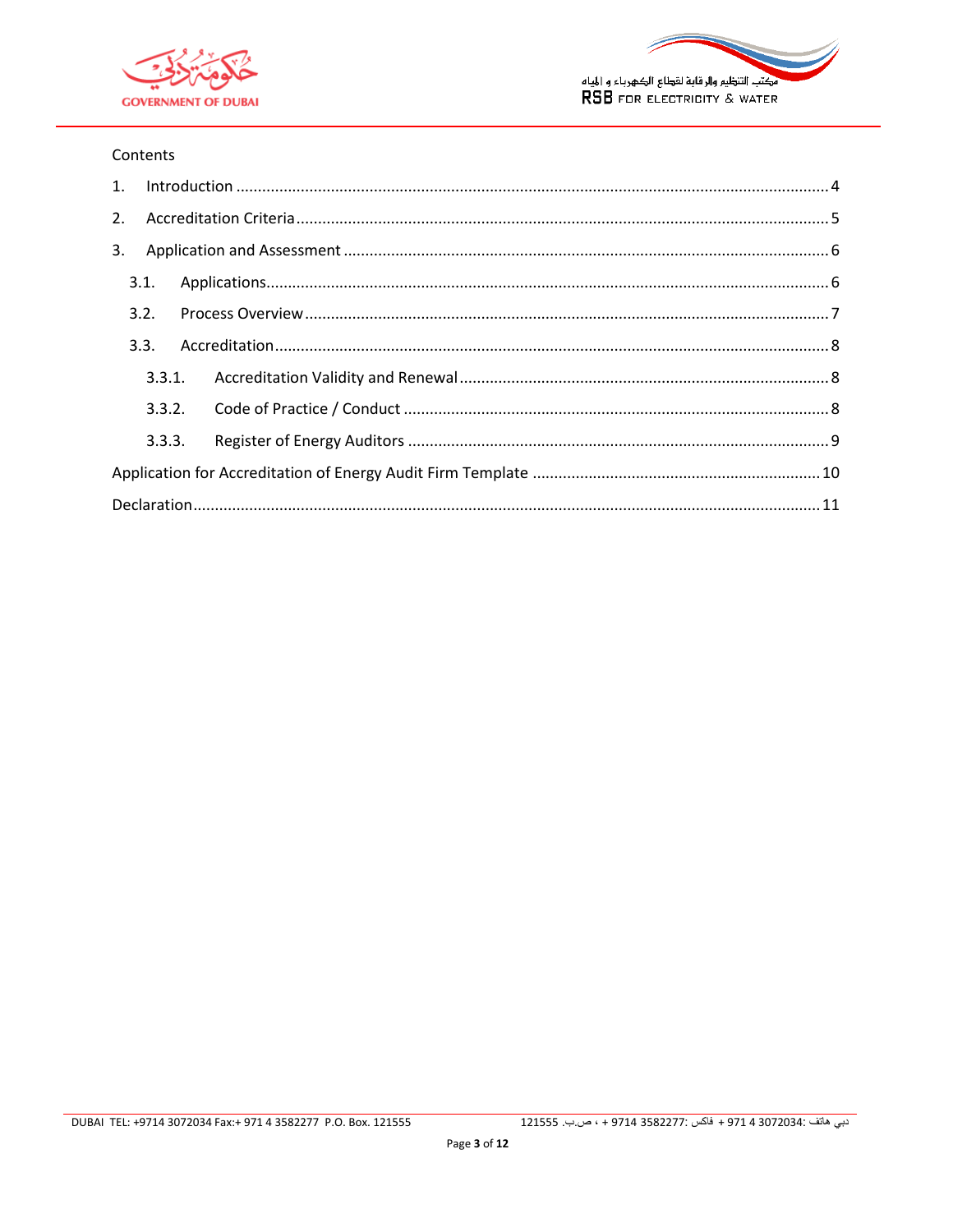



### <span id="page-3-0"></span>1. Introduction

The Dubai Integrated Energy Strategy 2030 sets ambitious targets to improve energy efficiency by 30% in the emirate by 2030. It is supported by a demand side management (DSM) strategy which is overseen by the Dubai Supreme Council of Energy.

The DSM strategy identifies the retrofitting of existing buildings as important for its energy efficiency targets to be achieved and the delivery of retrofit activity requires an energy services market with sufficient capability and capacity.

An energy audit is the foundation for effective retrofit work. It is an inspection, survey and analysis of energy flows in a building, process or system to reduce the amount of energy input into the system without negatively affecting the output(s). As a result it offers at a minimum a description of the building, its characteristics and its envelope, details of its energy and water consumption and costs, and subsequently recommendations for adequate technical and organizational measures to increase the energy efficiency of the audited building.

The Energy Audit Firm Accreditation scheme is intended to ensure a minimum level of competency among energy auditing companies and the audit staff they employ.

Audits carried out under the Dubai Supreme Council of Energy's "Directive on Energy & Water Efficiency of Buildings for Government Entities in Dubai" will be performed by audit firms accredited under this scheme. Audit firms will be retained to carry out these audits and each audit will have to bear the signature of an auditor meeting the qualification requirements of this scheme.

This document sets out the requirements of the Energy Audit Firm Accreditation scheme for Dubai. It establishes criteria for the assessment and accreditation of Energy Audit Firms, and it is the basis upon which the register of Accredited Energy Audit Firms has been established. This accreditation scheme may be reviewed from time to time by the Energy Auditor Accreditation Board and revisions published on the RSB's website.

This application and accreditation process has been developed to:

- Ensure the delivery of high quality services by technically and financially sound companies, so that customers do not receive an unsatisfactory experience when contracting for energy auditing services; and
- Reduce transaction costs for both customers and auditors by identifying a qualified pool of providers.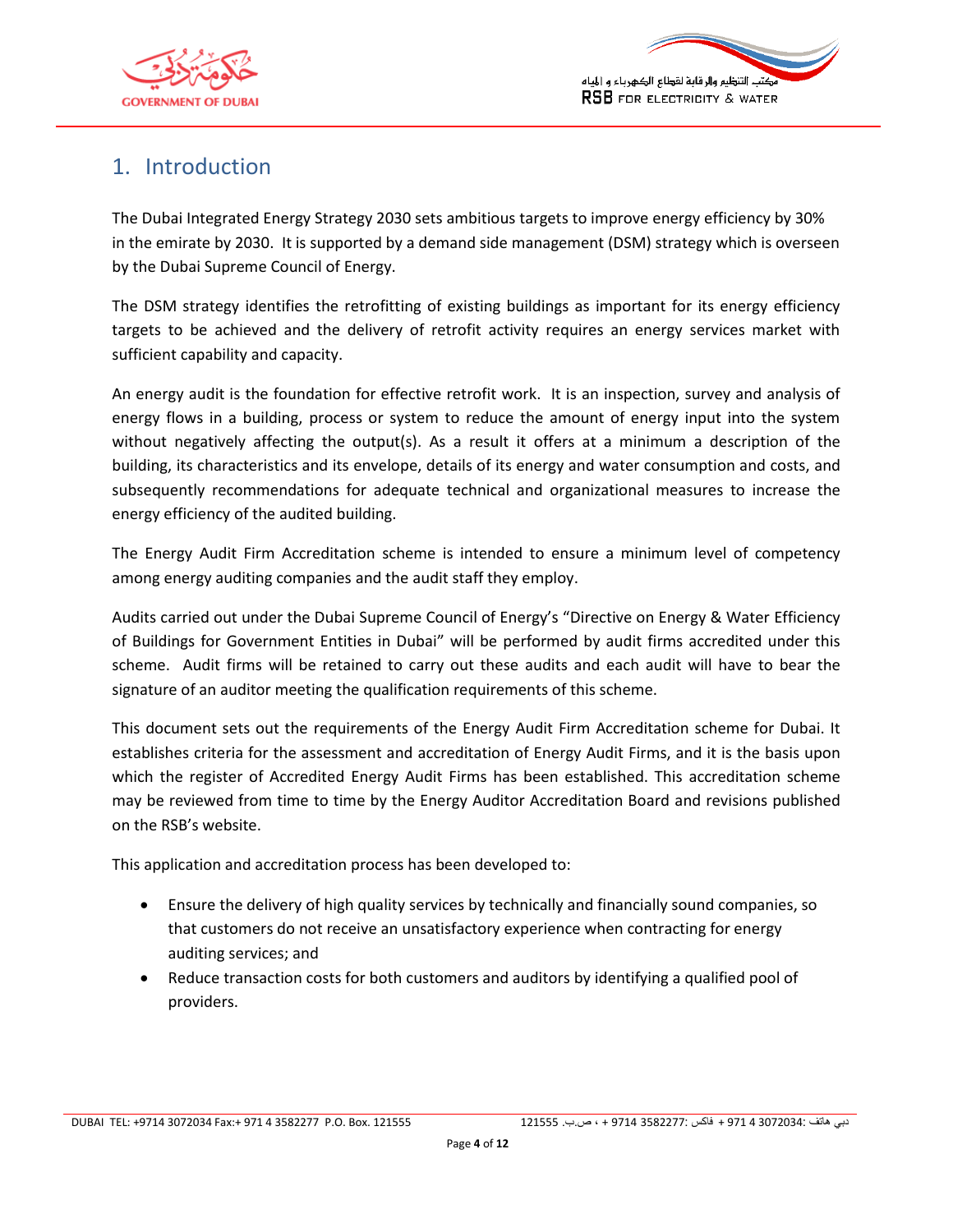



# <span id="page-4-0"></span>2. Accreditation Criteria

Applications should be complete including all criteria at the appropriate standards as set out in [Table 1.](#page-4-1)

<span id="page-4-1"></span>

| <b>Table 1: Application requirements</b> |                                                                                                                             |                                                                                                                                                                                                                                                                                                                                                         |                                                                                                                                                                                                     |  |  |  |
|------------------------------------------|-----------------------------------------------------------------------------------------------------------------------------|---------------------------------------------------------------------------------------------------------------------------------------------------------------------------------------------------------------------------------------------------------------------------------------------------------------------------------------------------------|-----------------------------------------------------------------------------------------------------------------------------------------------------------------------------------------------------|--|--|--|
| <b>Nr</b>                                | <b>Criteria</b>                                                                                                             | <b>Requirements</b>                                                                                                                                                                                                                                                                                                                                     | <b>Submittals</b>                                                                                                                                                                                   |  |  |  |
| 1.                                       | <b>Experience - Project</b><br>references<br>demonstrating the<br><b>Energy Auditor depth of</b><br>experience and success. | 3 reports of audits completed within the last three<br>$\bullet$<br>years to at least ASHRAE Level 1<br>Exceptionally, and at the accreditation board's<br>$\bullet$<br>discretion, applicants can demonstrate their<br>experience through reports of audits completed by<br>their staff prior to joining the applicant.                                | • Table 2<br>• Audit reports                                                                                                                                                                        |  |  |  |
| 2.                                       | Staff capabilities - that<br>demonstrate<br>qualifications and<br>acceptable years of<br>experience.                        | At least one (1) staff member having an engineering<br>degree and possessing the qualification of Certified<br>Energy Auditor (CEA) or Certified Energy Manager (CEM)<br>from the Association of Energy Engineers, ASHRAE<br>Building Energy Assessment Professional (BEAP), or an<br>equivalent qualification <sup>1</sup> .                           | • Copy of certificate(s)<br>$\bullet$ CV(s)<br>• Copy of valid UAE<br>residence visa(s)                                                                                                             |  |  |  |
| 3.                                       | <b>Health and safety</b><br>policy and safety<br>records                                                                    | Applicants should provide:<br>Official health and Safety policy<br>Safety certifications and supporting<br>$\bullet$<br>documents<br>Company safety manual (if available)<br>Project safety records for each reference project (safety<br>history, detailed safety records, incident reports (if any)<br>and/or third party safety reports for projects | Official company's<br>$\bullet$<br>health and safety<br>policy<br>Safety<br>$\bullet$<br>certifications and<br>supporting<br>documents<br>Companywide and<br>project specific<br>wide safety manual |  |  |  |
| 4.                                       | <b>Trade licence</b>                                                                                                        | A valid Dubai trade licence is required                                                                                                                                                                                                                                                                                                                 |                                                                                                                                                                                                     |  |  |  |
| 5.                                       | <b>Organisational</b><br>structure                                                                                          | The applicant must provide an organizational structure<br>showing where key resources (from senior management<br>to specialist qualified personnel) sit within the entity in<br>relation to the management of audit projects.                                                                                                                           | • Organisation chart or<br>equivalent                                                                                                                                                               |  |  |  |

 $\frac{1}{4}$  Applicants are welcome to make the case for equivalence, which would be assessed and submitted to the Energy Auditor Accreditation Board for approval. It is for the applicant to submit relevant material, in English, presenting the attained formal knowledge and/or certifications, and their alignment with the general requirements outlined in this document.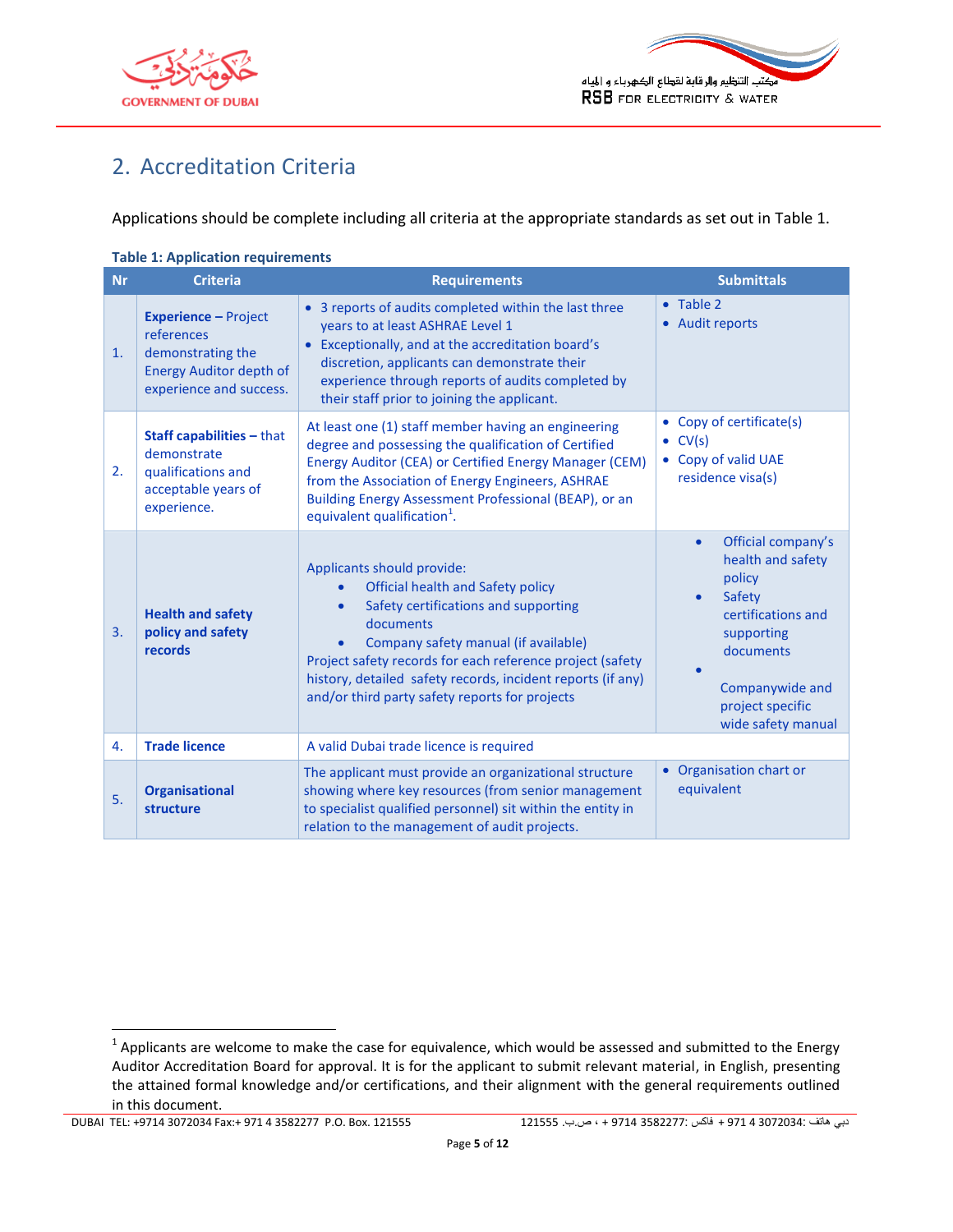



### <span id="page-5-0"></span>3. Application and Assessment

#### <span id="page-5-1"></span>3.1. Applications

Applications should be made electronically and emailed to **EAaccreditation@rsbdubai.gov.ae** 

In submitting an application, an applicant is deemed to acknowledge that the sole basis of such an application is the submitted document.

A full submission with all the required details identified in [Table 1](#page-4-1) must be submitted together with payment of AED 5,000 by cheque made payable to the "Regulatory and Supervisory Bureau". Payment by account transfer is also accepted. Payment details are available from the RSB.

The application form, declaration and tables shall be duly filled, signed and stamped. Partial or incomplete submissions will not be accepted.

Renewal applications are the responsibility of the Accredited Energy Audit Firm and should be made at least two months before the expiry of an existing accreditation. Renewal applications should be accompanied by the renewal fee of AED 5,000. If renewal is not completed prior to the expiry of the accreditation, the company shall be removed from the register of Accredited Energy Audit Firms until further action by the company has been taken to secure accreditation.

Applications will be assessed by the RSB and submitted to the Energy Auditor Accreditation Board. The Accreditation Board members are drawn from the Regulatory and Supervisory Bureau (RSB), Etihad Energy Services and the Dubai Supreme Council of Energy. The Accreditation Board makes accreditation decisions on applications received, authorises the issue of accreditation certificates and maintains/modifies accreditation qualification criteria, ensuring proper implementation and continuous improvement of the scheme.

The Accreditation Board accepts no responsibility for any expenses, loss or damage which may arise from the evaluation process, interpretations and preparation made by an Applicant, including the information contained therein, or omission from the submitted documents.

All materials and information submitted with the application will be held in strict confidence and shall be used for assessment purposes only.

Any inquiry or clarification with respect to an application can be made via email to [EAaccreditation@rsbdubai.gov.ae.](mailto:EAaccreditation@rsbdubai.gov.ae)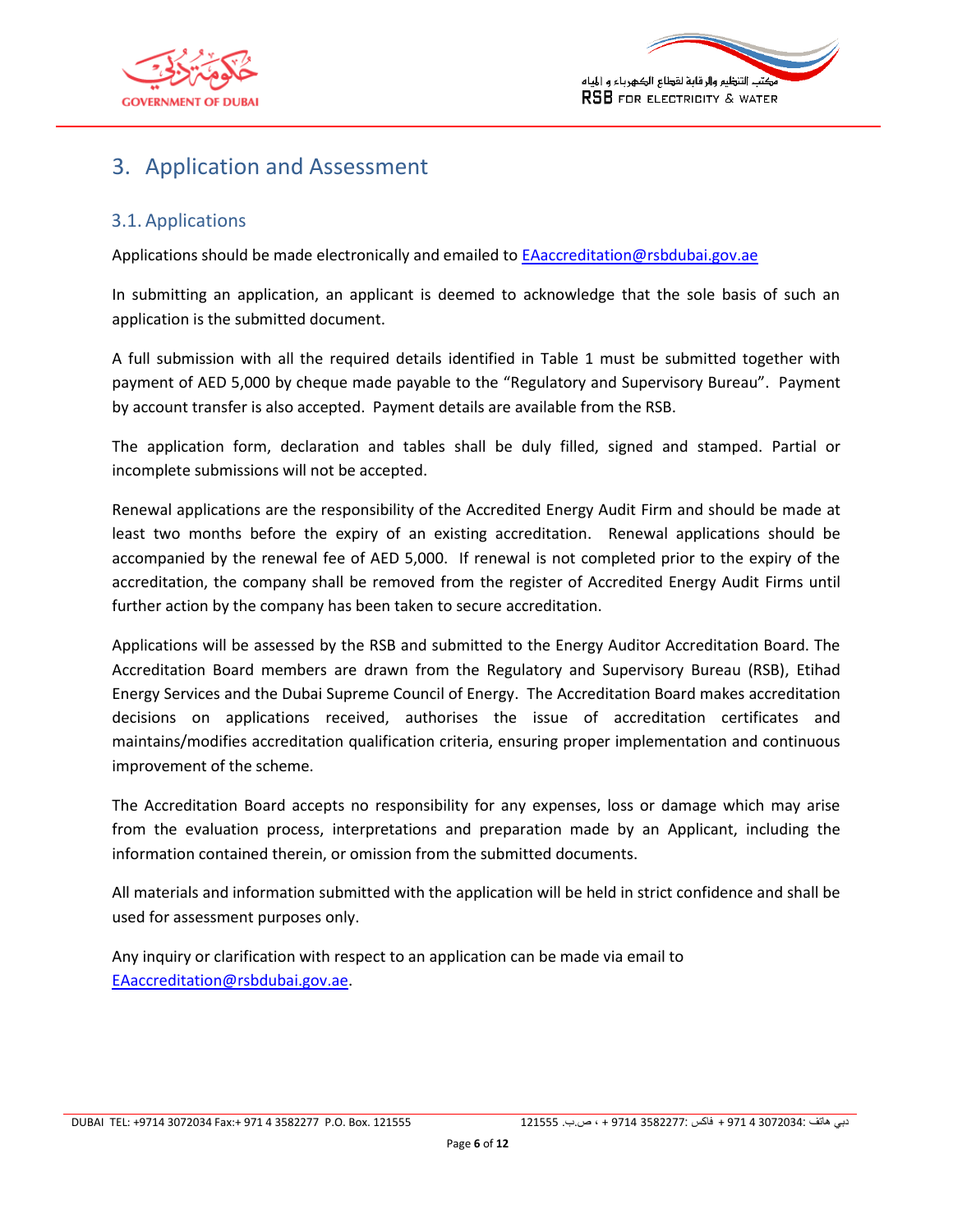



<span id="page-6-0"></span>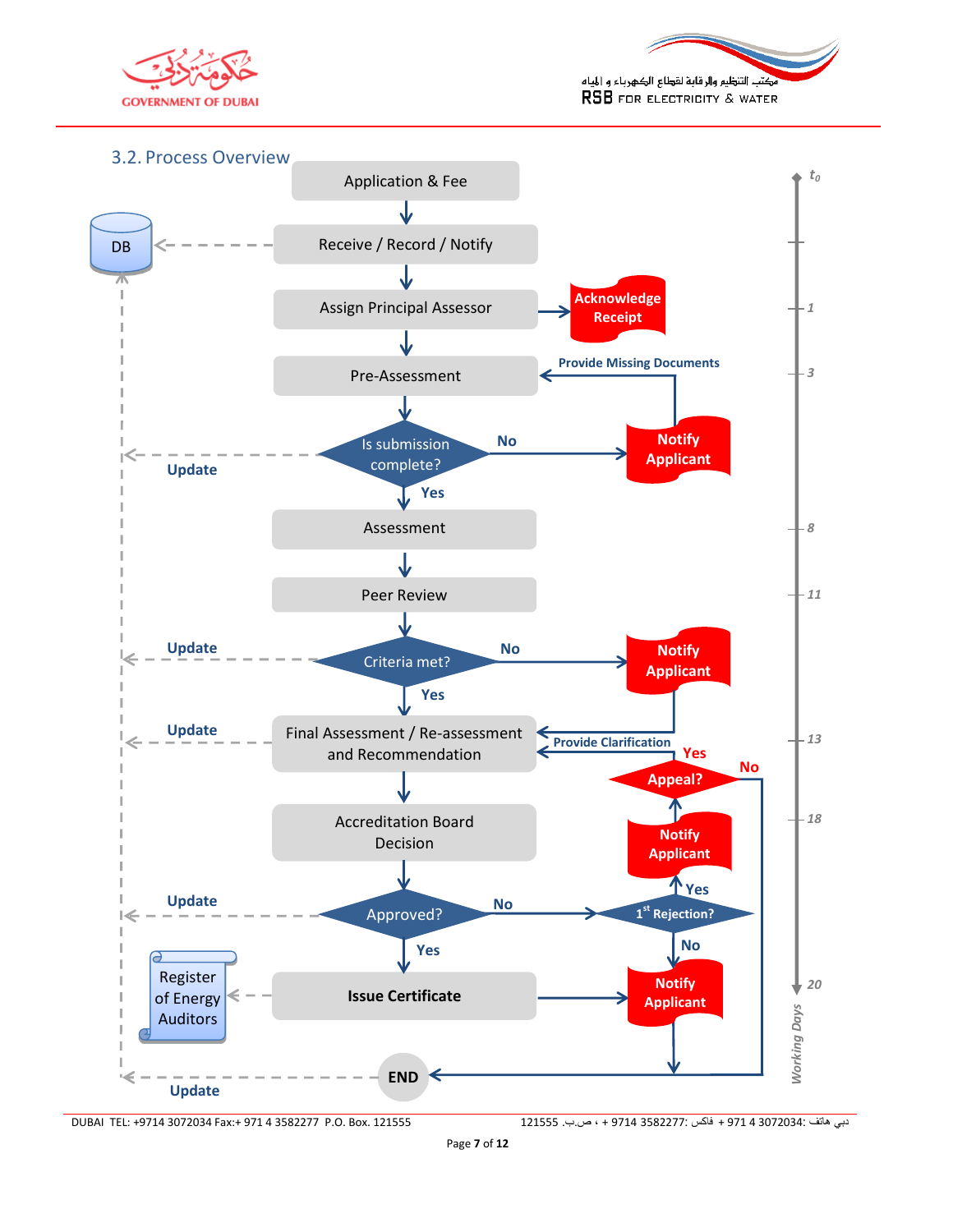



#### <span id="page-7-0"></span>3.3. Accreditation

An application shall be evaluated against the criteria as set out in Section [2.](#page-4-0)

A certificate will be issued upon successful application and the accredited Energy Audit Firm will be registered on a list of Accredited Energy Audit Firms posted on the RSB's website.

#### <span id="page-7-1"></span>3.3.1.Accreditation Validity and Renewal

Energy Audit Firm accreditation will be valid for a period of three (3) years. At least two (2) months prior to the expiration date, a renewal application must be submitted with the relevant documentation to be considered by the Accreditation Board. It is the responsibility of the Energy Audit Firm to ensure accreditation does not lapse.

#### <span id="page-7-2"></span>3.3.2.Code of Practice / Conduct

Successful applicants shall conduct their business in a professional and ethical manner according to the applicable government laws and regulations, and other requirements by the certifying bodies of their certified personnel.

During the period of accreditation, if there is no full-time certified professional (as per the requirements in section 2) employed by the company, the company will be removed from the register of Accredited Energy Audit Firms until notification by the company rectifying the omission and fulfilling the requirement.

An accredited company shall notify the Accreditation Board within a period of one month if there are any substantial changes to the company's ownership, structure, and/or the employment status of its certified energy professionals, including the addition of such staff. Failure to do so may result in the suspension of the company from the Register of Accredited Energy Audit Firms.

An Accredited Energy Audit Firm may have the accreditation withdrawn or suspended for the following reasons:

- Failure to complete any energy audit work during the year;
- Complaint(s) lodged by client(s) for consistently delivering poor quality work;
- Malpractice and/or fraud;
- Major unreported change to the company structure and/or personnel;
- Submitted misrepresented information; or
- No full-time certified energy professional in the Company.

The Accreditation Board, at its sole discretion, may remove an accredited company from the register; or temporarily suspend any member on the register for a period deemed appropriate.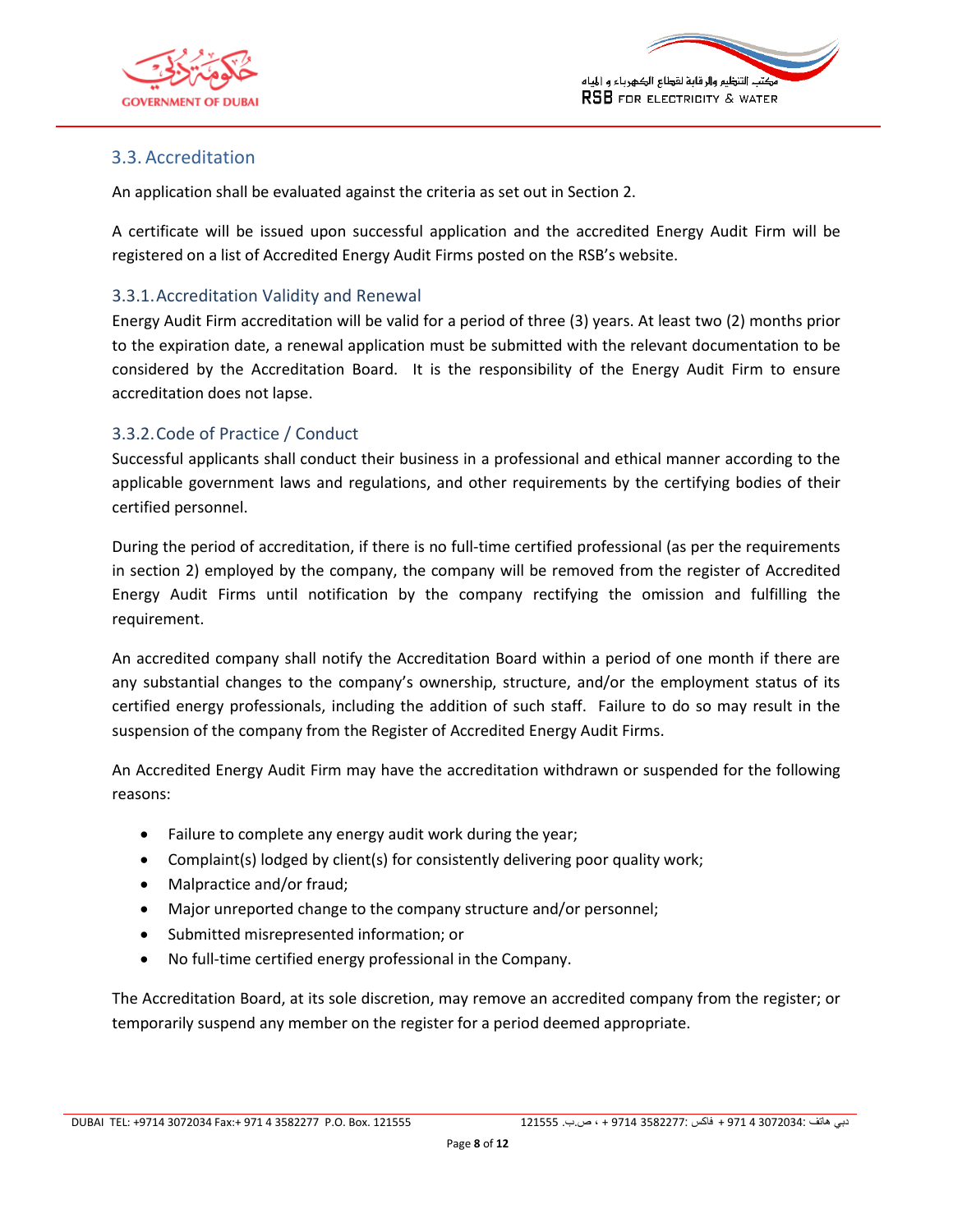



#### <span id="page-8-0"></span>3.3.3.Register of Energy Auditors

The Register of Accredited Energy Audit Firms will list the accredited energy auditing companies and will be made public on the RSB's website and available for use by private and public organisations selecting and engaging energy auditors.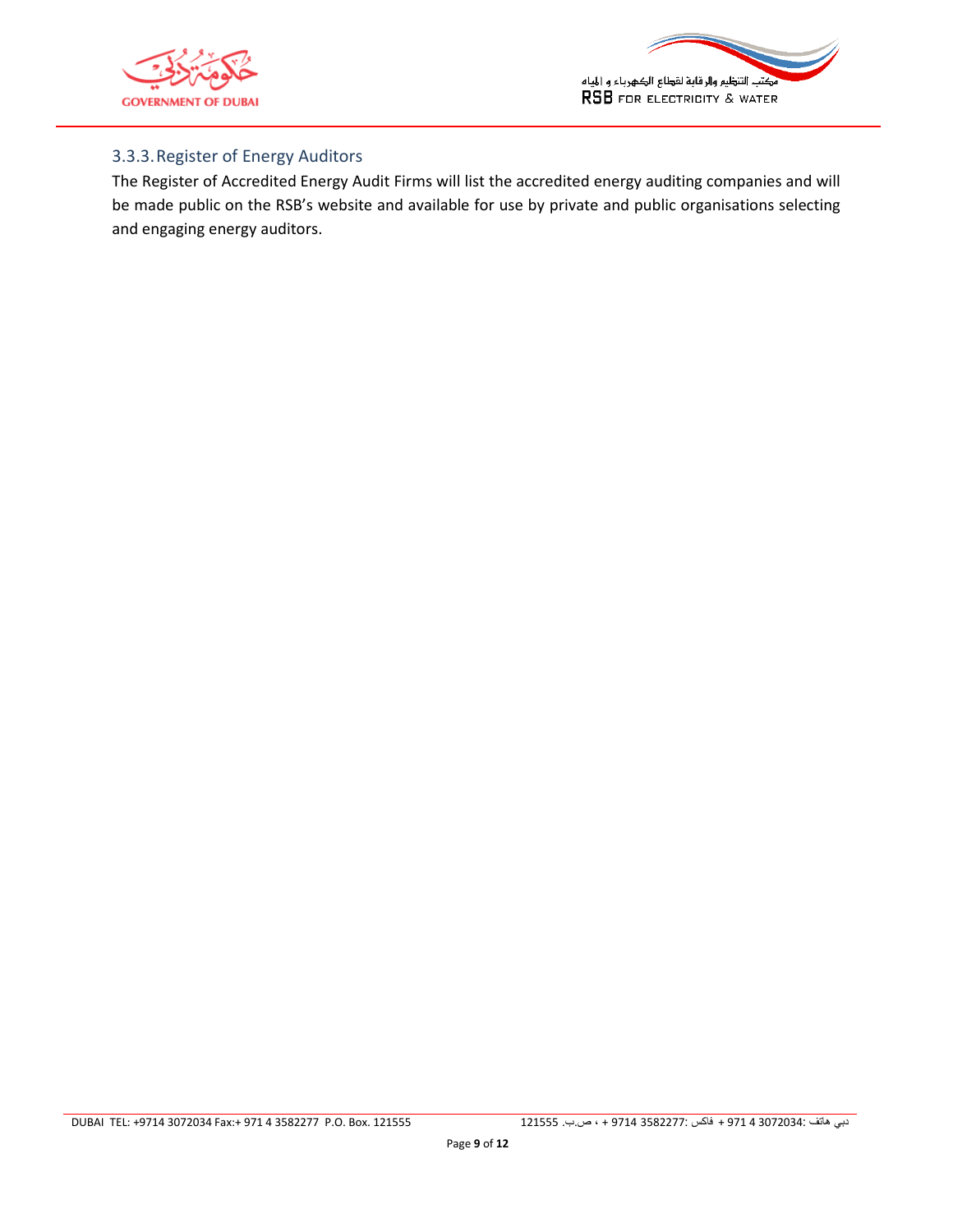



## <span id="page-9-0"></span>Application for Accreditation of Energy Audit Firm Template

*(To be printed on company letterhead along with the declaration)*

| <b>Company Name:</b>                                                  |                        |                |
|-----------------------------------------------------------------------|------------------------|----------------|
| <b>Purpose:</b>                                                       | $\Box$ New Application | $\Box$ Renewal |
| <b>Trade License Number:</b>                                          |                        |                |
| <b>Date of Incorporation:</b>                                         |                        |                |
| List of services offered:                                             |                        |                |
| <b>Business Address:</b>                                              |                        |                |
| <b>PO Box:</b>                                                        |                        |                |
| <b>Telephone No:</b>                                                  |                        |                |
| <b>Fax No:</b>                                                        |                        |                |
| <b>Email:</b>                                                         |                        |                |
| <b>Website:</b>                                                       |                        |                |
| <b>Registered Certified</b><br><b>Energy Professional</b><br>name(s): |                        |                |
| <b>Contact person name</b><br>and position:                           |                        |                |
| Tel. No:                                                              |                        |                |
| Email:                                                                |                        |                |

DUBAI TEL: +9714 0712709 Fax:+ 971 4 0582277 P.O. Box. 121555 121555 .ب.ص ، + 4179 3582277: فاكس + 971 4 3072034: هاتف دبي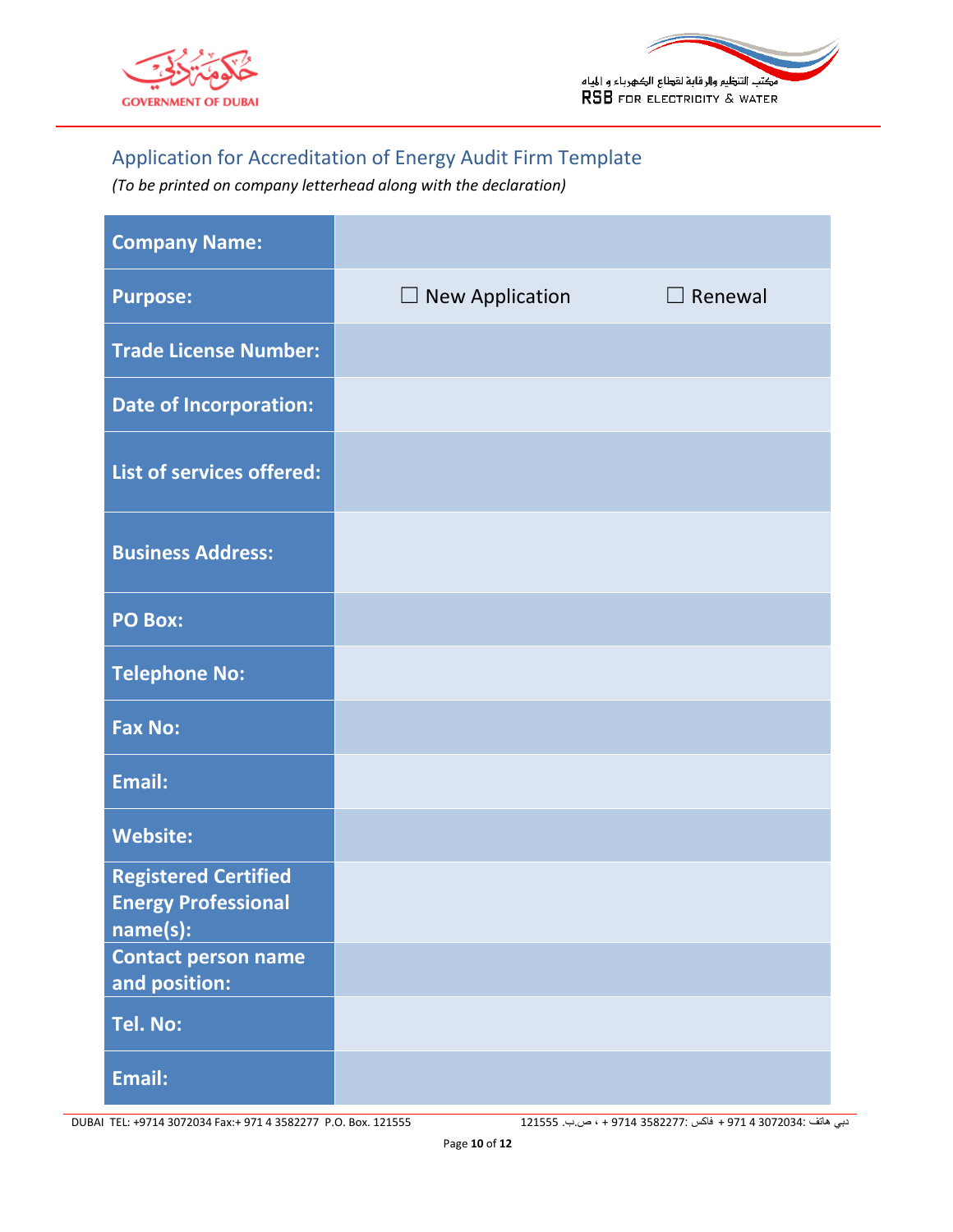



### <span id="page-10-0"></span>**Declaration**

1. I, the undersigned, having appropriate authority vested in me, hereby apply for the accreditation of …………………………………….. as an Accredited Energy Audit Firm and certify that, to the best of my knowledge, the particulars given in this application and all accompanying documents/declarations are true and correct.

2. I hereby authorise the Accreditation Board or its representatives to make direct enquiries and references to any person, firm, public officer or organisation named in the application to verify the information submitted herein or relating to the competence and general reputation of my organisation.

3. I will make my representative or myself available to be interviewed as and when required by the Accreditation Board or its representatives at a time agreed by both parties with respect to my application for accreditation.

4. I agree to provide the RSB, or any party it designates, with such data and information as it considers necessary to monitor the performance of the energy audit market in Dubai.

5. I agree that in the event that my organisation is found to be in breach of any code of conduct/practice, the Accreditation Board reserves the right to either suspend or withdraw the organisation's accreditation for a period determined by the Accreditation Board and update the public register of accredited ESCOs accordingly.

\_\_\_\_\_\_\_\_\_\_\_\_\_\_\_\_\_\_\_\_\_\_\_\_\_\_\_\_\_\_\_\_\_\_\_\_\_\_\_\_\_\_\_ \_\_\_\_\_\_\_\_\_\_\_\_\_\_\_\_\_\_\_\_\_\_\_

\_\_\_\_\_\_\_\_\_\_\_\_\_\_\_\_\_\_\_\_\_\_\_\_\_\_\_\_\_\_\_\_\_\_\_\_\_\_\_\_\_\_\_ \_\_\_\_\_\_\_\_\_\_\_\_\_\_\_\_\_\_\_\_\_\_\_

\_\_\_\_\_\_\_\_\_\_\_\_\_\_\_\_\_\_\_\_\_\_\_\_\_\_\_\_\_\_\_\_\_\_\_\_\_\_\_\_\_\_\_ \_\_\_\_\_\_\_\_\_\_\_\_\_\_\_\_\_\_\_\_\_\_\_

Name & Signature of Authorised Person **Designation** Designation

Name & Signature of Witness **Designation** Designation

Name & Stamp of Company Date by Date Date